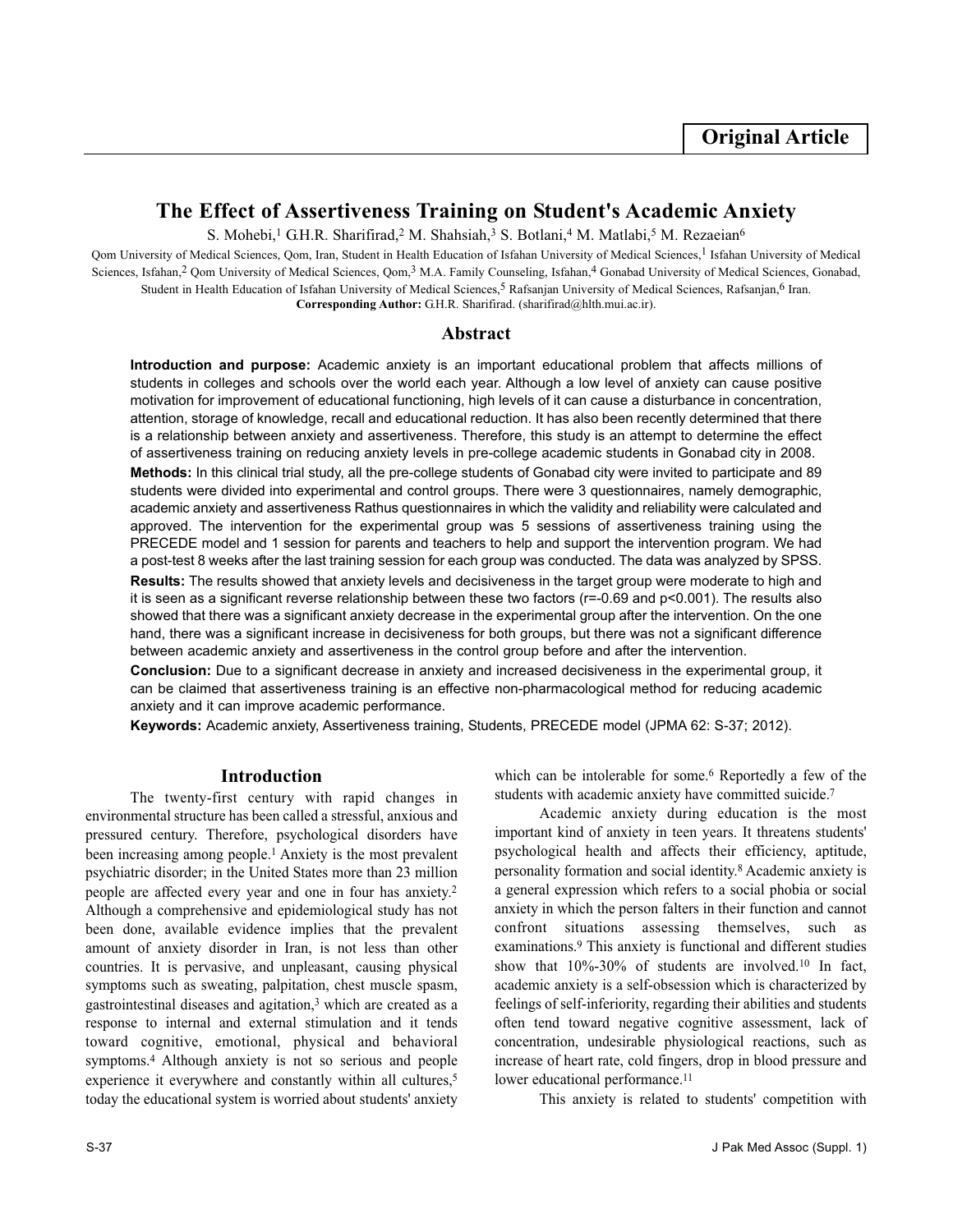their classmates and reduction in standards of educational performance, assignments, examinations and high rigidity, ability to study and worry about the future.<sup>12</sup> It seems that in our country fear of low marks, and associated blame from families, classmates' and friends' ridicule, fear of inability to continue education, especially on entry to university, bothers high school students psychologically.<sup>9</sup> In this regard, there are different methods of therapy for decreasing anxiety and increasing educational and professional performance. One of these methods is behavioral therapy, such as assertiveness training.<sup>13</sup> This method was used in 1991 by Salter.<sup>14</sup>

Assertiveness training is a structural intervention which is used for social relationship improvement, anxiety disorder therapy, and phobias in children, teenagers and adults.<sup>15</sup> This training is a multi-content method which includes guidance, role playing, feedback, modeling, practice and the review of trained behaviors.<sup>16</sup> Assertiveness or disclosure is one of the most important and fundamental social skills which are part of behavioral and interpersonal skills. It seems that low assertiveness and high anxiety in students simultaneously creates educational dysfunction, cessation of learning, ability weakness and decrease in aptitude. It not only endangers students' psychological health but also deprives them of a healthy life.<sup>17</sup>

Up to now, different research has studied the effect of assertiveness on educational anxiety but with different results. The research of Qahreman Mahmoodi in students<sup>18,19</sup> Mahnaz Mehrabizadeh<sup>15</sup> and Kipper<sup>20</sup> show the positive effect of assertiveness training on decrease of educational anxiety but the research of Rosenberg<sup>21</sup> and Stephens shows that assertiveness training has no effect on anxiety. This research aims to study the effect of assertiveness training on educational anxiety of pre-university students in Gonabad, because students, especially pre-university students, are a national investment, and the stressful time of teen years and their special conditions in education, as well as different views about the influence of assertiveness training, and lack of complete programs to strengthen this groups? social skill in educational schedules, contribute to this problem.

## **Material and Method**

This research is a semi-experimental, randomized, controlled study (RCT), with a control group. The populations were all pre-university students who had anxiety, and who resided in Gonabad in 2008. Therefore all anxious students (of low, moderate, and high anxiety) who were recognized by the educational counseling center in the last year of high school, in Gonabad (127 among 846 students) were invited to participate. Only 89 (70.08%) accepted the invitation to attend and the rest declined or had the exclusion criteria, such as physical and psychological diseases except anxiety, and who used sedative drugs.

The research samples were selected from who were willing to participate randomly (based on their gender) in the experimental group (44) and control group (45) after being informed of the research process. The first group (the same gender) was selected randomly in the experimental group and the second group (the same gender) as the first one) and in the control group and thus it continued until the end.

The method of gathering data was a self-reported questionnaire in 3 parts. The first part contained 6 questions of demographic characteristics and the second part was the educational anxiety questionnaire for students. A standard questionnaire of school anxiety scale was used, which was developed by Sarason in 1960 and it was approved and used by Iran Medical Science University with correlation coefficient of 92% and conformity coefficient of 95%.<sup>18</sup> This questionnaire has 30 questions with yes/no answers. The maximum score is 30, minimum is zero and the grade divisions are low (0-10), moderate (11-20) and high (21-30). The third scale was Rathus' standard assertiveness scale with 30 questions. It is a Likert scale in 6 degrees: "they completely agree with my characteristics" to "they completely disagree with my characteristics". The minimum score is 30 and the maximum is 180, Rathus (1973), Foch (1982). Quilan (1977) found the questions correlation coefficient of  $r=0.78$  (23). Also, reliability and validity was approved by a retest two weeks later. The first test showed a high correlation coefficient of 0.83.

The intervention was 5 sessions (each of 90 minutes) of assertiveness training in a month in the experimental group. For educational program modeling, the PRECEDE model (one of the new models of health education planning) was used. The use of the model was effective on health problems<sup>25-27</sup> and relaxation impact on anxiety decrease, and was also approved.28,29 Green compiled the PRECEDE model to find behavioral problems and for designing, planning and assessment of health education programs.<sup>30</sup> This model contains prepared and efficient factors and an educational intervention program was conducted via group discussion, role playing, practical demonstrations, question and answer (in separate genders) by trained trainers (counselors) also, due to PRECEDE model characteristics an educational session was held for students' parents and teachers in the parents and teachers association. Therefore, educational issues of awareness, attitude improvement, skills creation, and positive behavior reinforcement by parents of student's faced with anxiety, were planned.

Content and reliability, and educational concepts were approved by educational counselors, family counselors and scientific groups of the medical science university, previously. After 8 weeks the post test was taken for both the experimental and control group. Of course, to consider moral issues, control groups also received the same program. All the data was analyzed by the central indices, paired T test, T independent,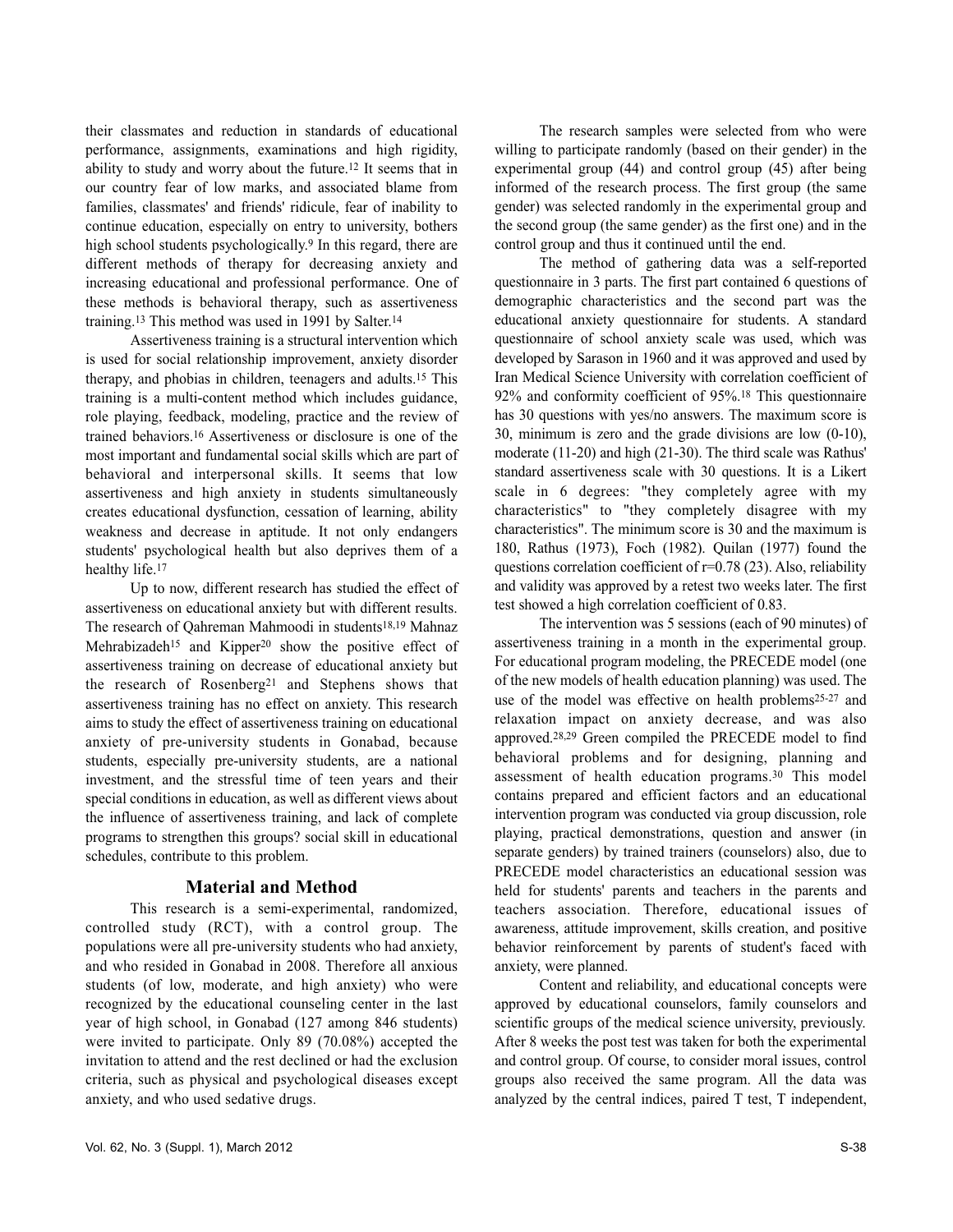the correlation coefficient and Chi-square with 95% confidence, in SPSS.

#### **Results**

The findings showed that from 89 participating students, 55 were girls (61.8%), 34 were boys (38.2%), 28.09% were studying humanities, 41.57% physics and mathematics and 30.34% experimental science. 39.33% were the first child, 33./71% were the second child and 26.96% were the third or subsequent child. Students' demographic characteristics are in Table-1.

The findings showed that before intervention,

**Table-1: Demographic characteristics of experimental and control groups.**

educational anxiety mean and standard deviation in the two groups was  $18.14 \pm 3.94$  and assertiveness score mean and standard deviation was  $108 \pm 5.36$  shown by gender in Table-2. It shows that there is no significant difference between educational anxiety and assertiveness by gender before intervention. Of course independent T test did not show any significant difference between educational anxiety score mean and assertiveness among boys in the two groups and girls in the two groups before intervention.

The research findings on the relationship between assertiveness and academic anxiety in the two groups showed that there is a meaningful but reversed relationship between

| Demographic characteristics |                              | <b>Experimental</b> |         | Control       |         | Chi-square test results |
|-----------------------------|------------------------------|---------------------|---------|---------------|---------|-------------------------|
|                             |                              | <b>Number</b>       | Percent | <b>Number</b> | Percent |                         |
| <b>Sex</b>                  | Boy                          |                     | 38.64   | 17            | 37.78   | $P = 0.19$              |
|                             | Girl                         | 27                  | 61.36   | 28            | 62.22   |                         |
| Major                       | Humanities                   | 12                  | 27.27   | 13            | 28.89   | $P = 0.14$              |
|                             | <b>Mathematical Physics</b>  | 19                  | 43.18   | 18            | 40      |                         |
|                             | <b>Experimental Sciences</b> | 13                  | 29.55   | 14            | 31.11   |                         |
| Birth order                 | First                        | 18                  | 40.91   | 17            | 37.78   | $P = 0.17$              |
|                             | Second                       | 14                  | 31.82   | 16            | 35.56   |                         |
|                             | Third and subsequent         | 12                  | 27.27   | 12            | 26.66   |                         |

**Table-2: Comparison of mean anxiety and assertiveness by gender before intervention.**

| <b>Variables</b><br>independent | Group | Mean  | SD   |             |
|---------------------------------|-------|-------|------|-------------|
| Academic anxiety                | Boy   | 17.02 | 3.61 | $P = 0.21$  |
|                                 | Girl  | 19.27 | 4.92 |             |
| Assertiveness                   | Boy   | 113   | 6.62 | $P = 0.084$ |
|                                 | Girl  | 103   | 8.32 |             |

academic anxiety and assertiveness ( $r=$  -0.69, P<0.001).

In this study, academic anxiety mean and standard deviation before the intervention for experimental and control groups was  $18.87 \pm 4.75$ , and  $17.42 \pm 4.32$  in order and independent T test did not show any significant difference (P= 0.23). Also, this test did not show a significant difference in assertiveness mean and standard deviation before intervention so that assertiveness mean in the experimental group was 107

**Table-3: The Comparison of academic anxiety and assertiveness mean of experimental and control groups before and after intervention.**

| <b>Variables</b> | Group        | <b>Before intervention</b> |            | <b>After intervention</b> |           | <b>Paired T-test</b> |  |
|------------------|--------------|----------------------------|------------|---------------------------|-----------|----------------------|--|
|                  |              | Mean                       | <b>SD</b>  | Mean                      | <b>SD</b> |                      |  |
| Academic anxiety | Experimental | 18.87                      | 4.75       | 8.12                      | 3.25      | P<0.001              |  |
|                  | Control      | 17.42                      | 4.32       | 16.23                     | 4.51      | $P = 0.19$           |  |
| T independent    |              | $P = 0.23$                 |            | P < 0.001                 |           |                      |  |
| Assertiveness    | Experimental | 107                        | 7.81       | 159                       | 4.51      | P<0.001              |  |
|                  | Control      | 109                        | 6.28       | 113                       | 5.17      | $P = 0.09$           |  |
| T independent    |              |                            | $P = 0.12$ |                           | P < 0.001 |                      |  |

**Table-4: Frequency range of academic anxiety and control groups before and after the educational intervention.**

| <b>Academic anxiety</b> | <b>Before intervention</b> |         |               |         | <b>After intervention</b> |         |               |         |
|-------------------------|----------------------------|---------|---------------|---------|---------------------------|---------|---------------|---------|
|                         | Experimental               |         | Control       |         | <b>Experimental</b>       |         | Control       |         |
|                         | Number                     | Percent | <b>Number</b> | Percent | <b>Number</b>             | Percent | <b>Number</b> | Percent |
| Mild                    |                            |         |               |         | 34                        | 27.77   |               | 6.67    |
| Moderate                | 29                         | 65.91   | 28            | 62.22   |                           | 15.91   | 26            | 57.78   |
| Severe                  | 15                         | 30.1    |               | 37.78   |                           | 6.82    | 16            | 35.55   |
| Total                   | 44                         | 100     | 45            | 100     | 44                        | 100     | 45            | 100     |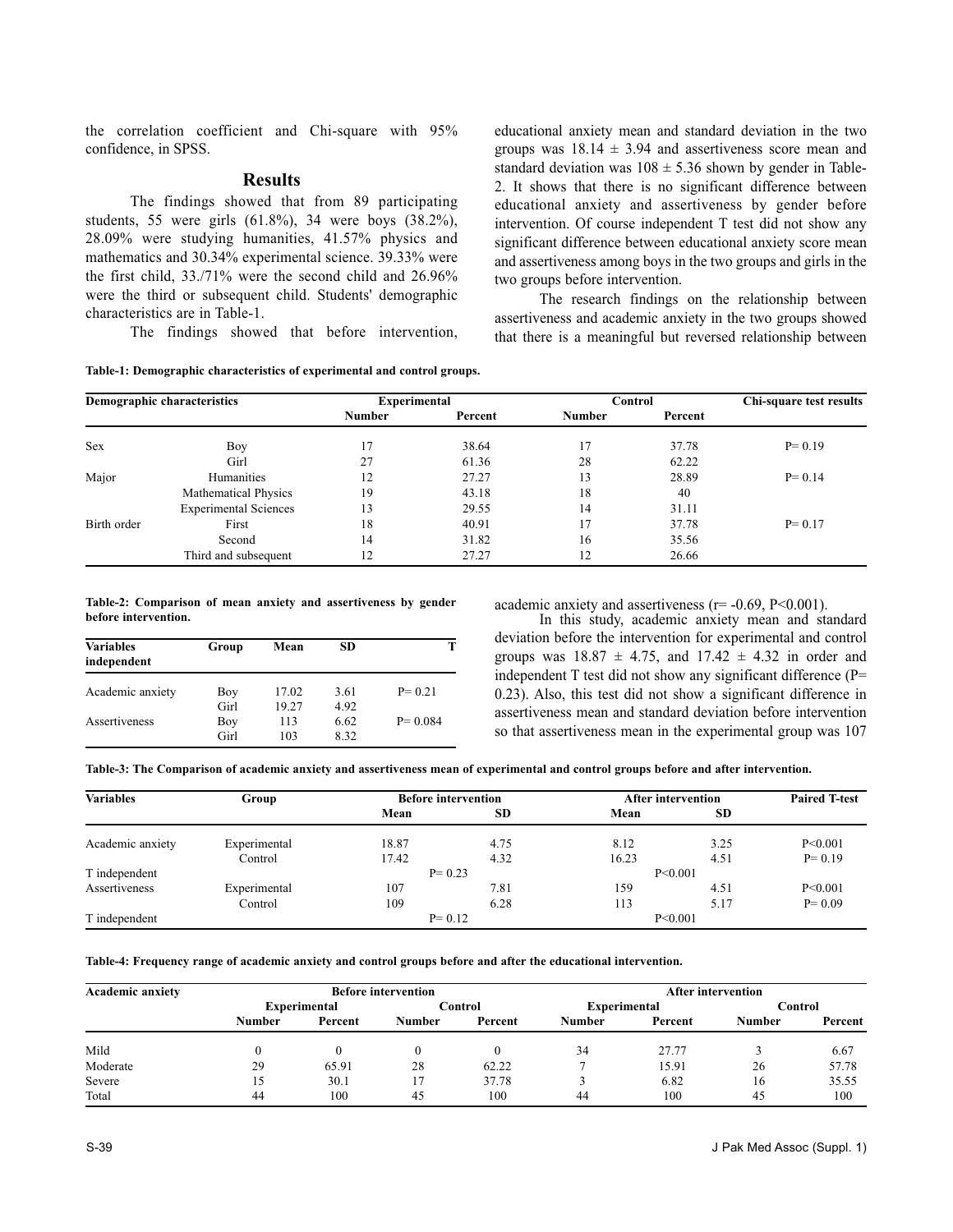$\pm$  7.81 and in the control group was  $109 \pm 6.28$  (P= 0.12). They have been shown in Table-3.

Table-4 shows that moderate and severe anxiety decreased in the experimental group after intervention and it is not observed in the control group.

#### **Discussion**

The present research was an attempt to study the effect of assertiveness training on academic anxiety of pre-university students in which anxiety was moderate to severe (18.14 mark) and assertiveness was moderate (108 mark). We can see similar results in the research of Taghavi Larijani and Karimi that assertiveness and anxiety were moderate.31,32 It seems that students who do not have high assertiveness have an anxious personality so that they cannot expose their feelings or viewpoints because they do not have courage and are afraid of losing their friends and respect. Therefore they are frightened of being rejected or assessed negatively and become anxious. It is shown in the Pearson correlation coefficient that there is a significant but reversed relationship between academic anxiety and assertiveness  $(r=0.69)$ . The more assertiveness decreases, the more anxiety increases and vice versa.

Naghavi studied the relationship between educational anxiety and assertiveness and found a meaningful and reversed relationship between the two factors.<sup>31</sup> Lesure-Lester in America,<sup>33</sup> and Kamile and Paterson found the same result in their research. It is obvious that since assertive people are less anxious, have a good chance to gain security in fearful situations, have decrease stress, self-confidence, and a positive relationship with others. This study showed that there is no significant difference in academic anxiety and assertiveness by gender but as we see in Table-2, girls' anxiety is higher than boys and boys' assertiveness is higher than girls. From the researchers' view, assertiveness in both sexes depends on cultural factors. In some cultures, it seems that males are more independent, realists, efficient and confident.36,37

This research finding showed that there is a significant difference in anxiety mean of the experimental group before and after intervention, but it is not observed in the control group. Also the assertiveness mean has increased significantly in the experimental group but again it is not observed in the control group. We can infer that it is due to the effect of assertiveness training. Debbie<sup>38</sup> showed that assertiveness training in high school students in Canada increased assertiveness and decreased academic anxiety. Mahmoodi's research on effectiveness training in students and nursing students resulted in anxiety decrease and assertiveness increase.18,19 The researches of Paterson,<sup>35</sup> Sorsi and Wota,<sup>39</sup> Ashen<sup>40</sup> have the same results. In Ashen's study assertiveness training could decrease academic anxiety and increase assertiveness in 6 weeks. But we have other research which shows the ineffectiveness of assertiveness training on academic

anxiety. Shahnon<sup>42</sup> and Stafenz showed that assertiveness training just increased assertiveness in students and did not affect anxiety. Regarding the reversed results, we can refer to training period, difference in training methods, training skills, and deletion of people with severe anxiety in some research and finally different research samples.

The results of the present study also showed that anxiety decrease in the experimental group compared to the control group in a way that assertiveness training has decreased severe anxiety from 3% to 6%. Research of Wise<sup>4</sup> and Larkin<sup>43</sup> had the same results. It seems that anxiety groups for educational planning and suitable methods (such as the PRECEDE model and group education methods) were very important.

Researchers in group education effectiveness for people involved in a problem have noticed some valuable issues: 1- It can show the individual that she/he is not alone and similar people may have this problem. 2- By similar methods and mechanism we can train him/her how to deal with problems. 3- She/He hopes to solve his/her problem. 4- It lets him/her expose him/her repressed, unconscious and subconscious feelings. 5- It lets him/her change themselves and also changes group pressure. 6- It lets him/her deal with his/her problem with group education and successful and unsuccessful mechanisms. The uses of self-report tools allow people generally to expose themselves better than reality and also does not necessitate clinical interview. We can say that assertiveness training as a behavioral and non medical method can decrease academic anxiety. Based on the PRECEDE model, after 5 sessions of assertiveness training and one session of the parents and teachers association, the researchers observed anxiety decrease and assertiveness increase in pre-university students. Assertiveness training helps people to have less anxiety without negative assessment and pathological impact.

#### **Conclusion**

In conclusion, in regard to the topic special characteristics of high school students' conditions especially regarding pre-university students, more research about personality characteristics, and the type of parents' control with academic anxiety and individual or group interventional methods are suggested to decrease the negative effect of educational anxiety in a person and the educational system.

### **Appreciation:**

This study is based on the authorized plan of Gonabad medical science university with the number P/1/320.Therefore we appreciate the respected colleagues of education and research deputyship at the university. The researchers also appreciate the generous cooperation of the manager in educational counseling centers, preschool headmasters, teachers and parents attended in this research and the respected colleagues of social expansion researching centers and medical